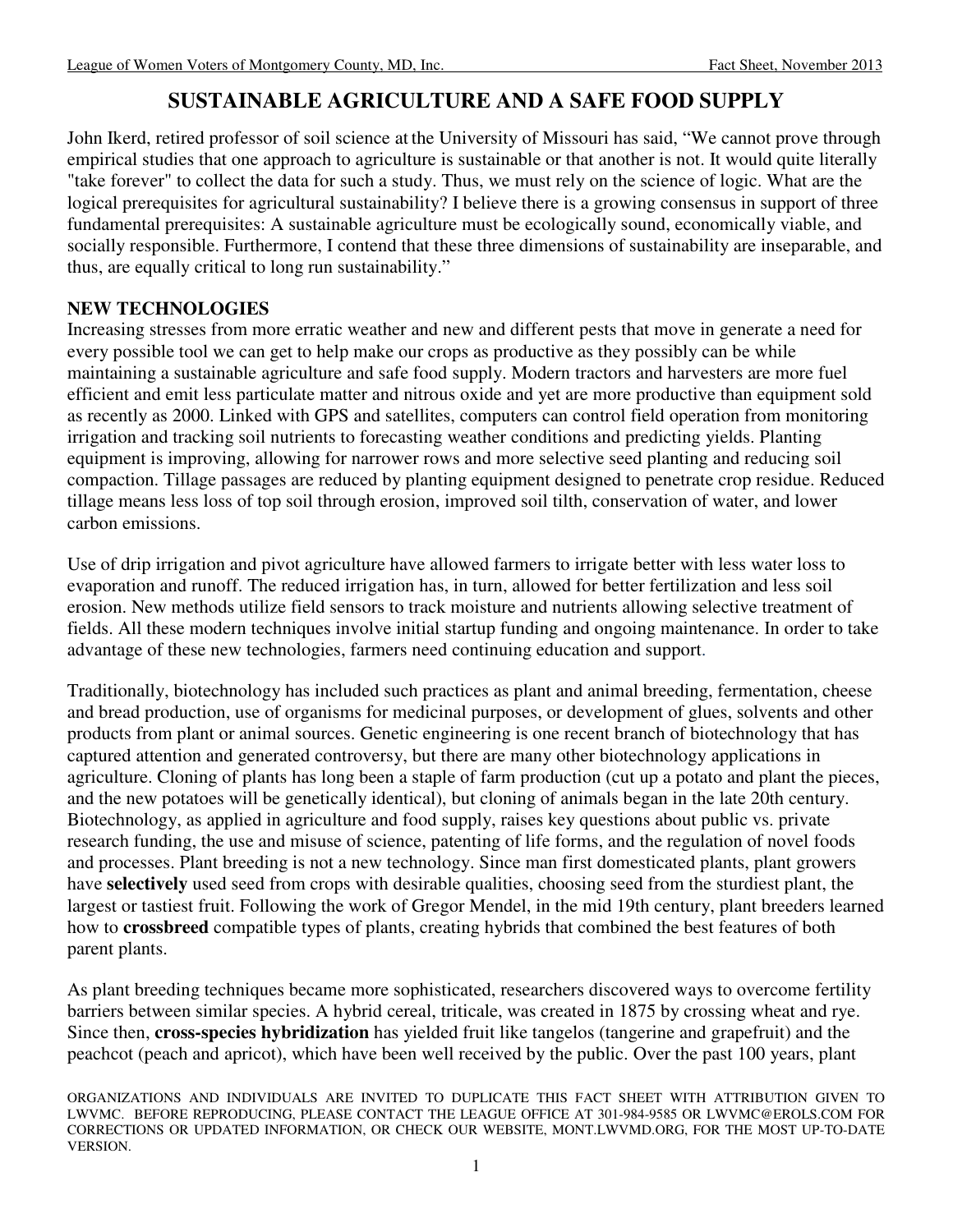breeders have developed more breeding tools for improving crops for a variety of purposes including drought resistance, disease resistance, chemical resistance, longer storage, increased nutrition and yield, better flavor. Many of these tools require generations of plant growth before a marketable seed is produced.

Chemically or radioactively induced mutations, first introduced in the late 1920s, expanded after World War II. Seeds from plants are treated with either chemicals or irradiation and then selected for desired traits. These types of mutations have yielded over 2500 new varieties of plants, including most varieties of modern wheat, barley, rice, potatoes, soybeans, and onions.

In the mid-twentieth century, the discovery of DNA and research in genetics and molecular biology made possible a new approach to both plant and animal breeding through genetic engineering. **Precision breeding** is a technique involving the use of genetic markers to track the inheritance of genes (one of many genetic engineering techniques) when closely related plants are crossed. Plants produced using this technique are, by definition, not transgenic. In **genetic engineering** genetic material of the target organism is altered though insertion of specific genes with known function into the DNA to produce what are known as transgenic animals or plants, or genetically modified organisms (GMOs). GMO modification remains controversial and will be discussed in detail in a separate fact sheet.

## **ASPECTS OF AGRICULTURAL PRODUCTION**

Since the green revolution, much of American farming has focused on production of biofuels, not just human nutrients. Many large farms have little crop diversity and have centered on the production of staple products such as corn, soybeans and sugar beets (monoculture). In large part, these crops are used as a source of energy rich carbohydrate in processed food, more recently for ethanol production and as animal feed, encouraging the growth of Concentrated Animal Feeding Operations (CAFOs). Animal agriculture provides the human consumer with protein, energy and many trace nutrients; however, CAFOs are less efficient than pasture-fed animals on plant based diets because they require significantly more energy, water and soil nutrients. A recent review of studies, comparing grass fed and CAFO beef, $<sup>1</sup>$  reported in the Nutrition Journal</sup> found support for "the argument that grass-fed beef (on a g/g fat basis), has a more desirable saturated fatty acid lipid profile as compared to grain-fed beef."

The rate of soil loss, through conventional agricultural practices and natural geographical erosion, raises concern about the agricultural system's capability to feed the global population and safeguard soil fertility and the soil itself. An average of ten times as much soil erodes from American agricultural fields as is replaced by natural soil formation. This loss of soil affects productivity since surface soil contains most of the micro-organisms and plant nutrients required for good crop production. The decrease in the uptake of nutrients by plants affects the nutrient content of current foods. Soil erosion and runoff of chemicals used in agricultural production not only threaten the sustainability of agriculture, but also pollute water resources. The current emphasis of soil and water conservation plans is on disturbing the soil as little as possible (such as by no till practices) and crop diversity (as in rotating crops or incorporating new crops); however, the 2007 Census of Agriculture shows that only 25% of farms used some conservation methods and 18% practiced crop rotation.

# **THE FEDERAL GOVERNMENT ROLE IN AGRICULTURE**

 $\overline{a}$ 

These technologies and practices, as they affect farmers and the food supply, bring farmers and a number of government agencies together in a variety of ways in the effort to build a sustainable agriculture and a safe and ample supply of food. The principal federal agencies and the roles they play are given below.

 $1$  http://www.nutritionj.com/content/pdf/1475-2891-9-10.pdf, accessed 10/11/13.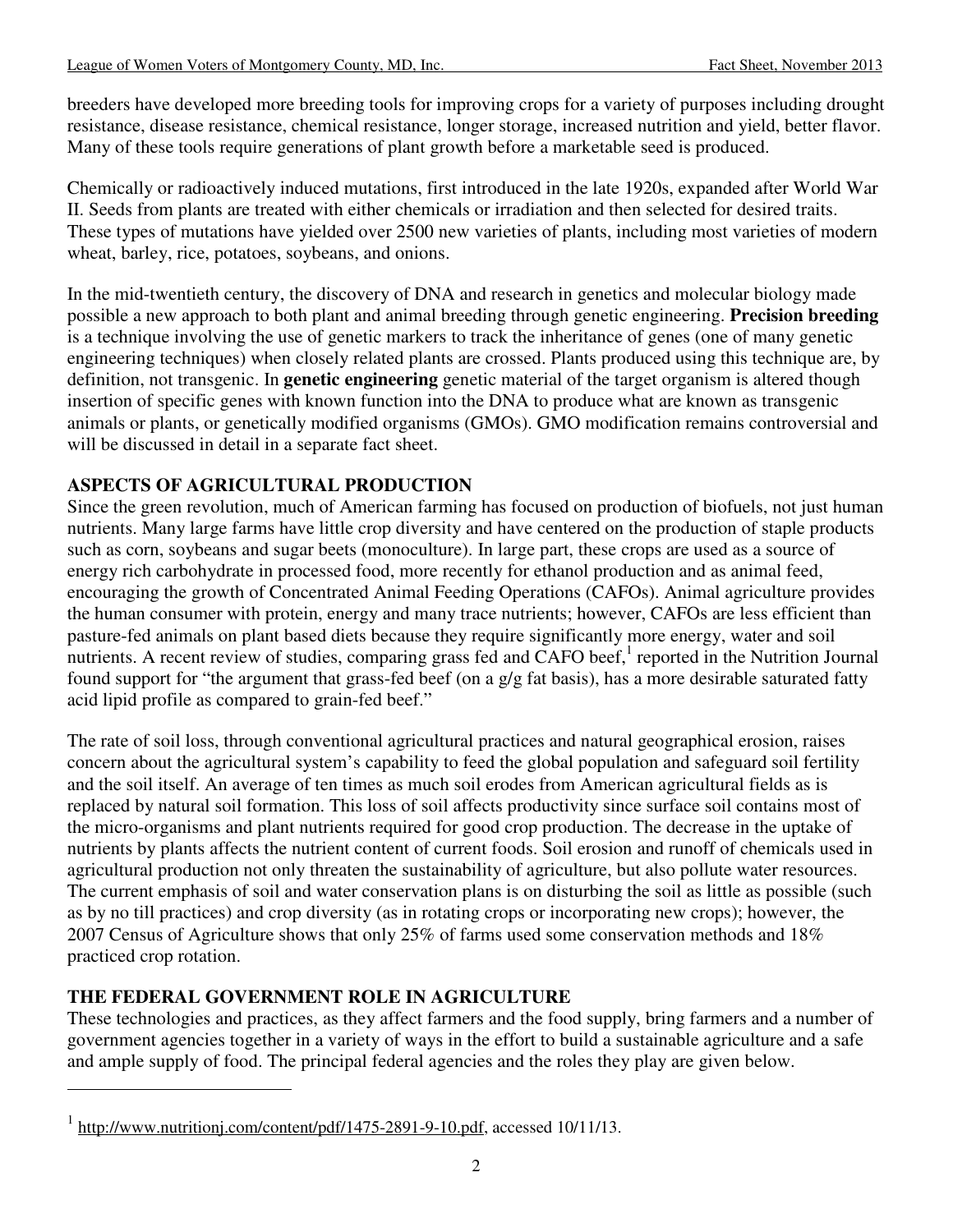### **Farm Bill and Budget Authorizations**

USDA programs described in the table below are determined in large part by the Farm Bill and the political process associated with its reauthorization. Congressional decisions about both mandatory and discretionary funding determine the budgets available to implement the programs. Mandatory funding means that the Farm Bill itself designated the amount of funding to allocate to a program. Programs with discretionary funding must go through a new appropriations process every year, in which Congressional committees decide how much money should be allocated. Funding for discretionary programs is thus much less certain.

USDA authorized spending has climbed from \$116 billion in 2009 to the \$156 billion authorized for the 2013 fiscal year before the fiscal cliff and sequester, and other cuts were made. The 132-page Fiscal Year 2014 budget proposes \$146 billion in total spending (8% below the 2013 budget), but the exact amount will not be known until the new Farm Bill is approved.

### **United States Department of Agriculture (USDA)**

The USDA and its agencies develop, implement, and administer policy and programs related to farming, agriculture, nutrition, food safety, land management and natural resources, forestry, and rural development. The USDA mission statement is that it "provides leadership on food, agriculture, natural resources, rural development, nutrition, and related issues based on sound public policy, the best available science, and efficient management."

| <b>Mission Area</b>          | <b>Description, Agencies/Offices Involved</b>                                                          |  |  |  |
|------------------------------|--------------------------------------------------------------------------------------------------------|--|--|--|
| <b>Farm and Foreign</b>      | Work with farmers to guard against uncertainties of weather and markets and to improve stability of    |  |  |  |
| <b>Agricultural Services</b> | the agricultural economy. Deliver commodity, credit, conservation, disaster, and emergency             |  |  |  |
|                              | assistance programs. Mission area agencies include:                                                    |  |  |  |
|                              | Farm Service Agency (FSA);                                                                             |  |  |  |
|                              | Foreign Agricultural Service (FAS); and                                                                |  |  |  |
|                              | Risk Management Agency (RMA).                                                                          |  |  |  |
| Food, Nutrition and          | Work to end hunger and improve health in the United States. Administer federal domestic nutrition      |  |  |  |
| <b>Consumer Services</b>     | assistance programs and link scientific research to the nutrition needs of consumers through           |  |  |  |
|                              | science-based dietary guidance, nutrition policy coordination, and nutrition education. Mission        |  |  |  |
|                              | area agencies include:                                                                                 |  |  |  |
|                              | Center for Nutrition Policy and Promotion (CNPP); and                                                  |  |  |  |
|                              | Food and Nutrition Service (FNS).                                                                      |  |  |  |
| <b>Food Safety</b>           | Ensure the U.S. commercial supply of meat, poultry, and egg products is safe, and is properly          |  |  |  |
|                              | labeled and packaged. Plays a key role in the President's Council on Food Safety and in                |  |  |  |
|                              | coordinating a national food safety strategic plan among various partner agencies including the        |  |  |  |
|                              | Food and Drug Administration in the Department of Health and Human Services and the                    |  |  |  |
|                              | Environmental Protection Agency. Mission area agency is Food Safety Inspection Service (FSIS).         |  |  |  |
| <b>Marketing and</b>         | Facilitate domestic and international marketing of U.S. agricultural products and ensure the health    |  |  |  |
| <b>Regulatory Programs</b>   | and care of animals and plants. Actively participates in setting national and international standards. |  |  |  |
|                              | Mission area agencies include:                                                                         |  |  |  |
|                              | Agricultural Marketing Service (AMS);                                                                  |  |  |  |
|                              | Animal and Plant Health Inspection Service (APHIS); and                                                |  |  |  |
|                              | Grain Inspection, Packers and Stockyards Administration (GIPSA).                                       |  |  |  |

The following chart lists USDA's seven **mission areas**. There are currently 17 agencies and 17 offices under USDA, each of which has a specific function. The USDA agencies and/or offices involved in each area are included in the description.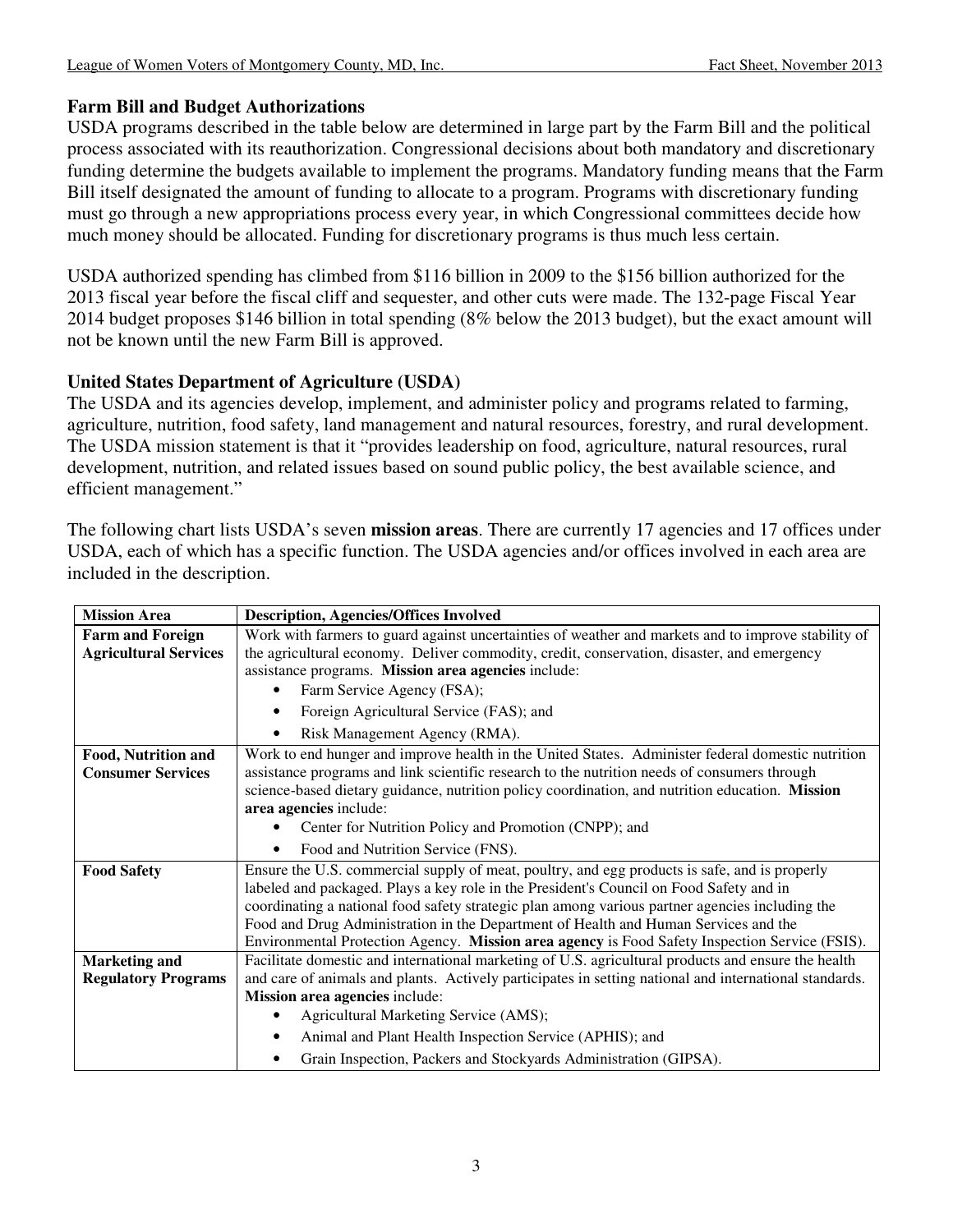| <b>Mission Area</b>                         | <b>Description, Agencies/Offices Involved</b>                                                                                                                                                                                                                                                                                                                                                                                                                                                                               |  |  |
|---------------------------------------------|-----------------------------------------------------------------------------------------------------------------------------------------------------------------------------------------------------------------------------------------------------------------------------------------------------------------------------------------------------------------------------------------------------------------------------------------------------------------------------------------------------------------------------|--|--|
| <b>Natural Resources</b><br>and Environment | Ensure land health through sustainable management. Work to prevent damage to natural resources<br>and the environment, restore the resource base, and promote good land management. Mission area<br>agencies include:<br>Forest Service (FS); and<br>Natural Resources Conservation Service (NRCS).                                                                                                                                                                                                                         |  |  |
| <b>Research, Education</b><br>and Economics | Provide integrated research, analysis, and education with a goal of creating strong communities,<br>families and youth and maintaining a safe, sustainable, competitive U.S. food and fiber system.<br>Mission area agencies and offices include:<br>Agricultural Research Service (ARS);<br>Economic Research Service (ERS);<br>National Agricultural Library (NAL);<br>National Agricultural Statistics Service (NASS);<br>National Institute of Food and Agriculture (NIFA); and<br>Office of the Chief Scientist (OCS). |  |  |
| <b>Rural Development</b>                    | Provide financial programs to support essential public facilities and services in rural America: water<br>and sewer systems, housing, health clinics, emergency service facilities, and electric and telephone<br>service. Promote economic development by providing loans to businesses through banks and<br>community-managed lending pools and by helping communities participate in community<br>empowerment programs. Mission area agency is Rural Development (RD).                                                   |  |  |

Programs and services provided by the agencies and offices of the USDA include: rural broadband, grants and loans; disaster assistance to farmers and rural residents; insurance programs; restoration and conservation programs (soil, water, forests, natural prairies); environmental markets (carbon sequestration, wetland management, water quality, ecosystem services); water resources; wildfire prevention; Supplemental Nutrition Assistance Program (SNAP, also known as food stamps); Women, Infant & Children (WIC) and child nutrition programs; an organic program; food security; importing and exporting goods; agricultural statistics; and economic and agricultural research. A few examples of these programs are given below.

*Food Safety:* The safety of meat, poultry and egg products is a major responsibility of the USDA Food Safety Inspection Service which oversees inspection of meat processing facilities. Recently there has been concern that processors may be able to conduct most of the inspections without supervision from the USDA inspectors. Both the USDA inspector general and the GAO found the results of a pilot program of this process unacceptable.

The USDA provides protection for the consumer not only of animal products, but also of fruits and vegetables. Through the Agricultural Marketing Service, Fruit and Vegetable Program, Specialty Crops Inspection (SCI) Division's Audit Programs, voluntary independent audits of produce suppliers throughout the production and supply chain are available. While these programs are voluntary, any farmer who desires to market to a major supplier must achieve certification through a SCI Division Good Agricultural Practices (GAP) and Good Handling Practices (GHP) audit. These audits focus on best agricultural practices to verify that fruits and vegetables are produced, packed, handled, and stored in the safest manner possible to minimize risks of microbial food safety hazards. SCI Division GAP & GHP audits verify adherence to the recommendations made in the U.S. Food and Drug Administration's *Guide to Minimize Microbial Food Safety Hazards for Fresh Fruits and Vegetables* and industry recognized food safety practices.

To become certified, the farmer incurs a cost for the GAP audit; to successfully pass an audit, the farmer must have comprehensive records and a multitude of plans for all aspects of the production and management of the crop. The scope of the audit is broad and includes such things as a contingency plan for deer entering his fields, procedures for hand washing by drivers who might enter a storage facility and records of all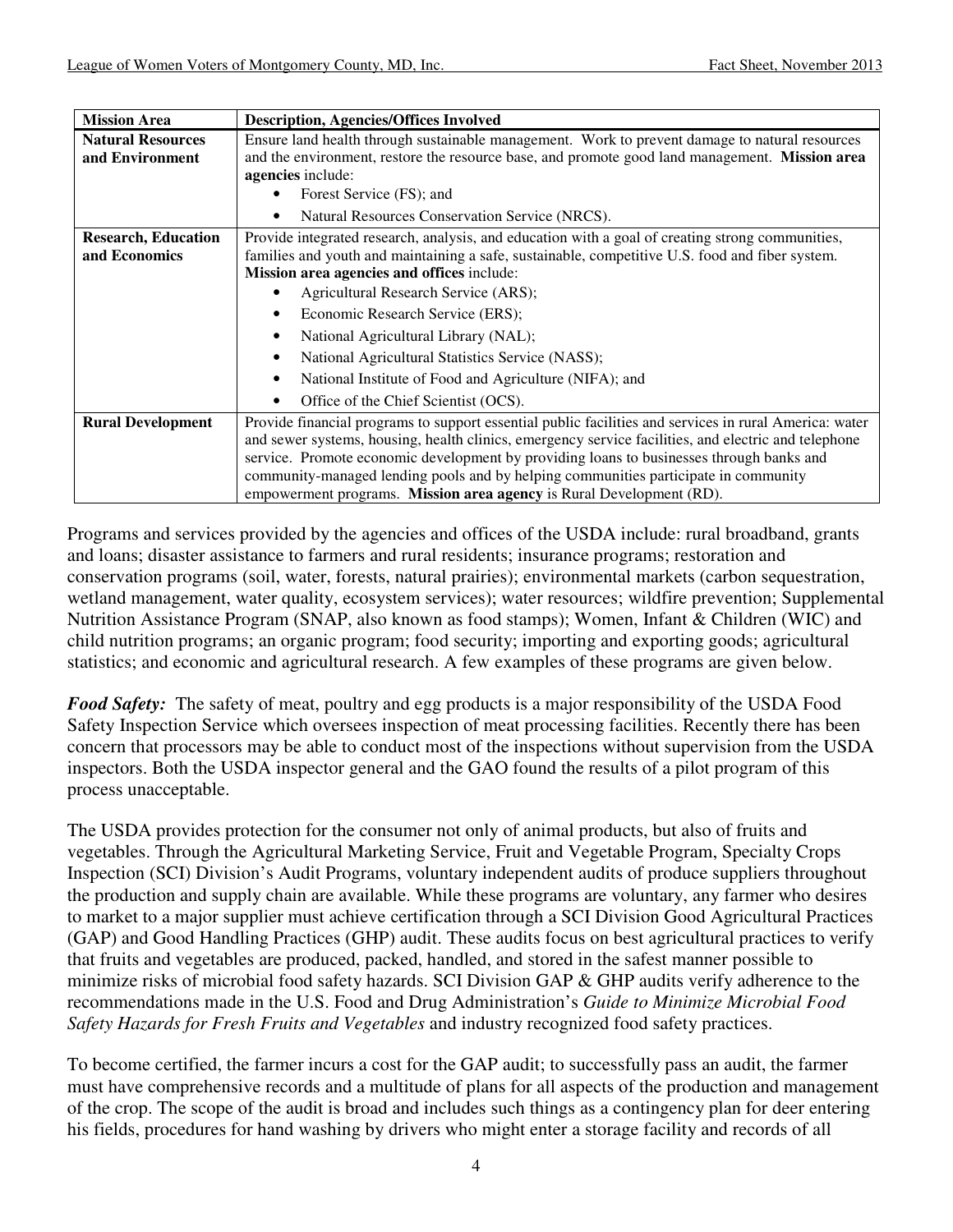chemicals applied to the crop the disposal of crop residue, and records of all chemical applications to the crop. Procedures for handling oil leaks from machinery must be in place. Over 90 fruit and vegetable crops may be audited for GAP certification.

Safety of imported foods is under the purview of the USDA Animal and Plant Health Inspection Service (APHIS), which generally uses a bilateral "positive list" approach in dealing with foreign imports, excluding all commodities from all sources except for individual products from specific sources approved for import. The import protocols to meet the strict U.S. phytosanitary standards usually require exporting countries to make substantial public and private investments. While many of these protocols directly affect the food product, some may be aimed at protecting our domestic farms. For example, an import protocol to decrease the likelihood of the Mediterranean fruit fly's entering the United States usually requires an importing country to conduct frequent field surveys and requires producers to build a special packinghouse.

**Sustainability:** Through the Natural Resources Conservation Service, farmers receive assistance in developing soil and water conservation plans and knowledge about best management practices to enhance and protect the quality of the soil. While the programs are voluntary, cost sharing from the federal or state governments may be available for some practices, such as cover crops, in which the farmer incurs additional costs.

*Nutrition Education:*The USDA has been active in nutrition education since early 1900s. Food guides, for children and adults, based on food groups have been provided as education tools. The Basic Four and Basic Seven Food Groups and the Food Pyramid have been taught in schools as a way to have a moderate diversified diet that provides required amounts of vitamins, minerals, fiber, protein and energy for good health. Most recently, the program has been redesigned as "MyPlate." Every five years, the USDA produces the *Dietary Guidelines for Americans.* The guideline makes recommendations of food groups for those two years of age and older including those susceptible to chronic disease.

*Food Content:*The USDA Nutrient Data Base is produced by the Nutrient Data Laboratory with a mission of developing "authoritative food composition databases and state of the art methods to acquire, evaluate, compile and disseminate composition data on foods and dietary supplement." These resources are used by professionals, schools, the general public, and as a general database for numerous publications; however, there is controversy about what the perfect diet is. *The Food-a-Pedia, Super Tracker* is an on-line tool that provides the opportunity to compare nutritional value of over 8000 foods from fresh vegetables to processed snacks. The tools provided are excellent and information is available on how to use them. However, education level may affect the use and understanding of the contents.

*Food Distribution:*The Food and Nutrition Service of the USDA provides food to those in need through a variety of programs: Food Distribution Programs, Supplemental Nutrition Assistance Program, (SNAP, formerly known as Food Stamps), Child Nutrition Programs that includes the National School Lunch Program and the School Breakfast Program, and Women Infants and Children (WIC) program that includes the Farmers Market Nutrition Program and the Senior Farmers Market Nutrition Program. All these programs are designed to provide nutritional food access through all parts of the population. More information is available on the website http://www.fns.usda.gov/.

The SNAP program, with a 2012 budget of \$80 billion, has been controversial. The average per person benefit is about \$135 monthly, which is intended to supplement the individual's income. Over 47 million Americans participated in the program in 2012. Opponents question whether the applicants honestly qualify for the program and feel it creates a dependence on government. Supporters point to the number of families living below poverty levels and our moral responsibilities. The House recently passed a bill to remove the SNAP program from the Farm Bill, substantially reducing its funding level.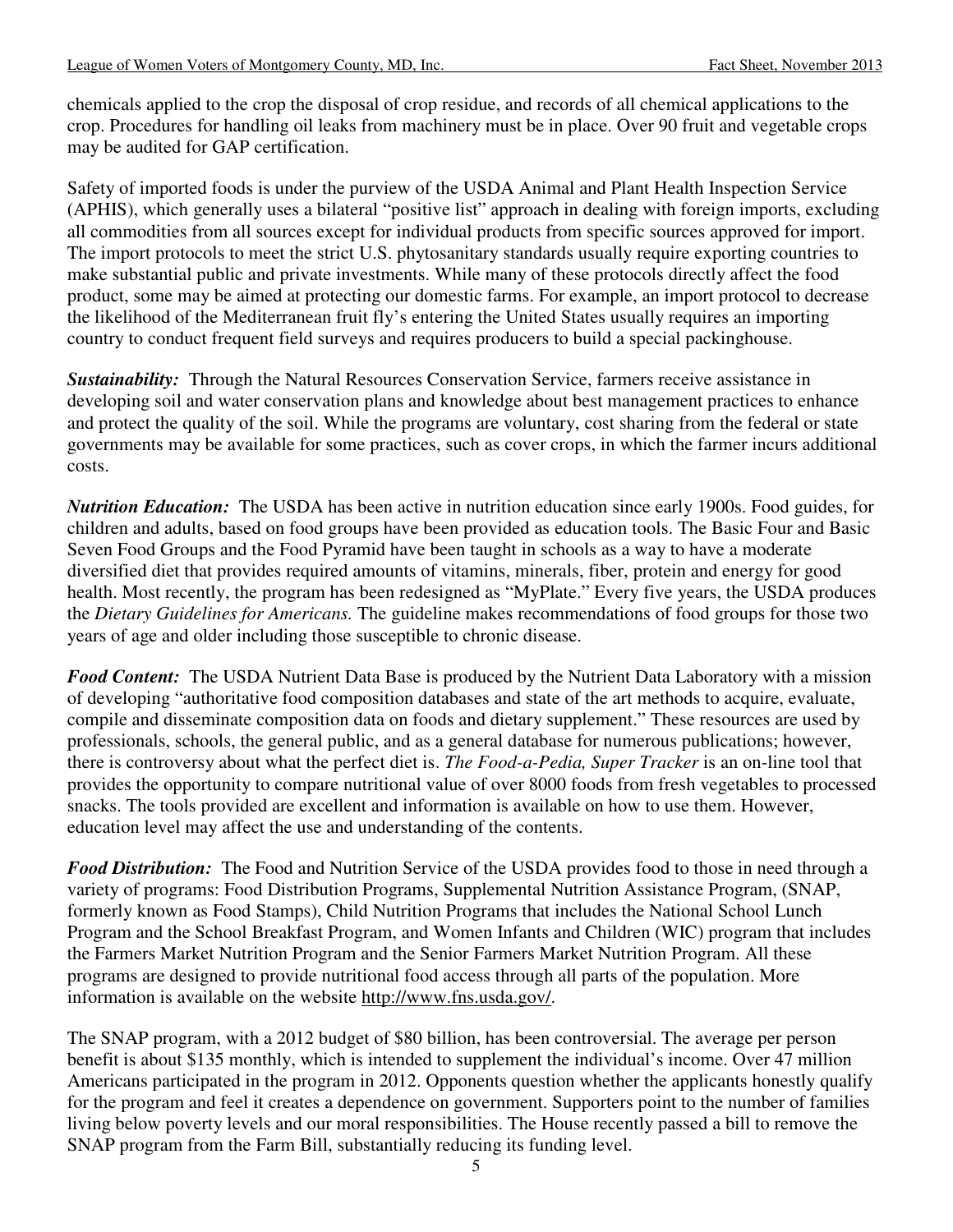#### **Environmental Protection Agency (EPA)**

Agriculture is impacted in many ways by EPA regulations. The EPA addresses general concerns of environmental pollution, as well as reviews and registers toxic materials at both the level of use and as residues in food, air and water.

The EPA has recently expanded and updated regulatory requirements for Concentrated Animal Feeding Operations (CAFO) under the Clean Water Act (CWA) and the National Pollution Discharge Elimination System Permits (NPDES) program. Recently updated Clean Air Act regulations will impact the management of manure, diesel equipment and other activities with air emissions. Currently, in Maryland, new equipment must meet air quality standards and the fuel for diesel engines must comply with sulfur content regulations. In Colorado, farm equipment requires pollution control devices and annual inspections to ensure that the devices are working properly and that no leaks of exhaust occur.

Management of water runoff issues is addressed through the CWA. States are required to identify impaired waters and then establish a Total Maximum Daily Load (TMDL) for each body, which is the maximum level of certain pollutants allowable to maintain water quality.

Under the Federal Insecticide, Fungicide and Rodenticide Act, the EPA and the states register and license pesticides for use. Before registering a new pesticide, the EPA requires the applicant to provide scientific studies and test data. For pesticides used in food production, the EPA sets tolerance limits for residuals in or on food. As part of the pesticide process, the EPA registers the pesticides that are genetically added to plants – Plant Incorporated Protectants (PIP). The EPA does not register the plant. The developer of the PIP must submit the same scientific research and data as they would for other pesticides. A review takes place that includes evaluation of risks to humans from exposure. The EPA requires registered users to incorporate Insect Resistant Management in to their planting program. This includes the planting of refuge crops (plantings of rows of the similar crops which are not pesticide resistant in the same or adjacent field) to reduce the risk of insects developing resistance.

#### **Food and Drug Administration (FDA)**

The scope and mission of the Food and Drug Administration, in the Department of Health and Human Services, is to provide food safety protection and education. The FDA regulates domestically produced and imported human and animal drugs, biologics, medical devices, food and animal feed, cosmetics, and products that emit radiation. The FDA accomplishes its mission by designing and enforcing regulations through the review of reports submitted by food suppliers, periodic inspections of food processing facilities, and investigations of reported food problems. These activities are supported by roughly 28% of the total FDA budget.

Food groups under FDA authority include dairy (milk, cheese, butter), plant products (vegetables, fruits, nuts, juices, spices), dietary supplements, seafood (finfish, shellfish, crustaceans, surimi-based), grain-based (bread, cereals, flour), bottled water and veterinary food and medicine. The safety of genetically engineered food and food labeling, both primarily responsibilities of the FDA, will be discussed in a later paper dealing with agricultural technology.

*Food Labeling:*Managing the food label program is one of the FDA's major responsibilities; it is undertaken in collaboration with USDA (primarily responsible for labels on meat products) and the Federal Trade Commission (FTC) (responsible for prosecution of labeling violations and misleading advertising). Foods are required to bear specific nutrition and ingredient labeling in a standard system. Food, beverage, and dietary supplement labels that bear nutrient content claims and certain health messages must comply with specific requirements. The FDA does not perform pre-market approvals of food labels, including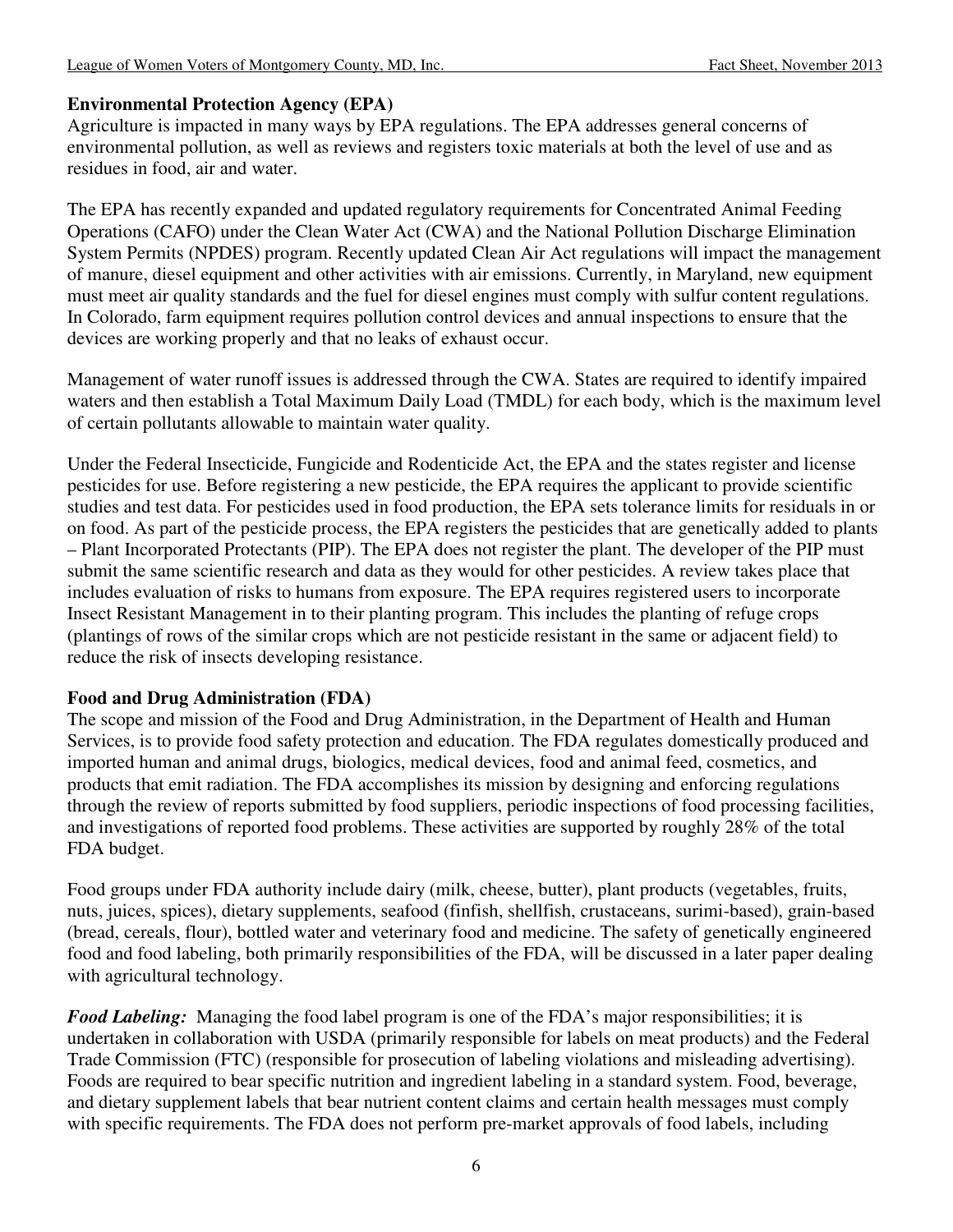nutrition facts or of structure-function claims (e.g., calcium builds strong bones). Neither does it regulate labels defining agricultural production processes (e.g., organic, natural, grass-fed) for which USDA is responsible.

Food label requirements include quantity information to protect against the large, partially-filled box and to facilitate consumers' comparing prices per unit for similar products. Grades and standards, product ingredients, and nutrition information are also required. In recent years, attention focused on food labeling has exploded with concerns related to nutrition, genetic modification, pesticide residue, additives, identification of known allergens, product origin disclosure, tracking of product relative to recalls, and more.

Hot topic issues in the labeling arena all seem to be fall under the umbrella of transparency. Much of the discussion in food labeling centers on the consumer's right to know (at one time this would have been considered covered in the 1962 Consumer Bill of Rights) – this is true of claims that are made, as well as information that is not shared. There is a growing market that is willing to pay extra for food with certain desired attributes, but the absence of uniformly accepted standards creates confusion amongst consumers.

A GAO report states that consumers have difficulty understanding the implications of different types of health, qualified health, and structure/function claims on food labels. The Center for Science in the Public Interest is seeking for better rulemaking and enforcement from the FDA on misleading food labels. There are many products that claim health benefits, when there is no evidence to support the claim. According to Michael Jacobson, of the Center for Science in the Public Interest, accuracy in food labels is a low priority for the FDA. FDA staff attorney, Rebecca Goldberg, speaking in a personal capacity, stated that barriers include an alphabet soup of overlapping regulatory agencies as well as First Amendment rights relative to commercial speech.

**Food Safety:** Legislation affecting the FDA food safety mission includes: approval of an FDA role in monitoring pesticide residues (1954), definitions and rules concerning food (1958) and color (1960) additives, labeling and post-market monitoring of infant formula (1980), nutrition labeling and education (1990), food allergen labeling and consumer protection (2004), and the Food Safety Modernization Act (2011), which calls for the FDA to prevent rather than simply respond to food contamination; the FDA describes this act as the most significant change in U.S. food safety legislation in 70 years.

The Food Safety Modernization Act gives the FDA authority to address food safety issues more fully than previously authorized; the FDA is now in the process of consulting with stakeholders to develop regulations that will establish science-based minimum standards for the safe production and harvesting of fruits and vegetables and will address soil amendments, worker health and hygiene, packaging, temperature controls, water, and other issues. Food facilities will be required to implement a written preventive control plan, provide for the monitoring of the performance of those controls and specify the corrective actions the facility will take when necessary – actions similar to the current voluntary requirements now under the USDA.

Other provisions of the act include a new system for import oversight that requires importers to ensure that their foreign suppliers have adequate preventive controls in place and authority to make these new regulations that are scale-appropriate, conservation-friendly, and accessible to certified organic producers and value-added producers. The new regulations will focus on addressing food safety risks from microbial pathogen contamination (e.g., Salmonella, E. coli O157:H7, and Shigella). The act does not address food safety risks from genetically engineered crops, pesticide use, or antibiotic resistance nor does it change food safety regulations for meat, poultry, and egg products, which are under USDA jurisdiction.

Food safety was 42% of FDA budget in the 1970s but has been reduced to less than 25% since 2003. The Food Safety Modernization Act is expected to cost \$1.4 billion over the next five years, yet only ~\$50